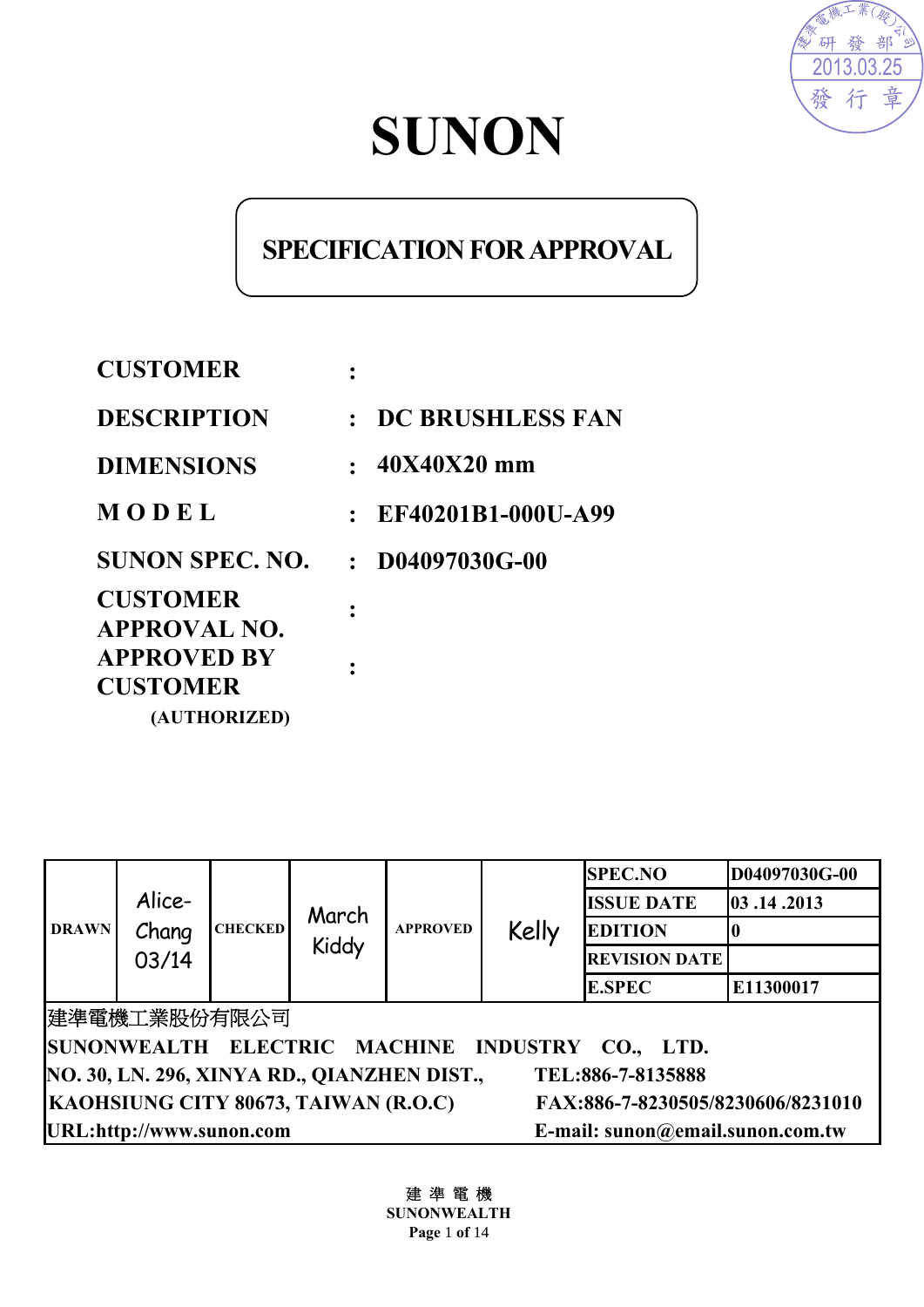# **I. MODEL NUMBERING SYSTEM**



2013.03.25

行

發

章

高楼工業(股 研發部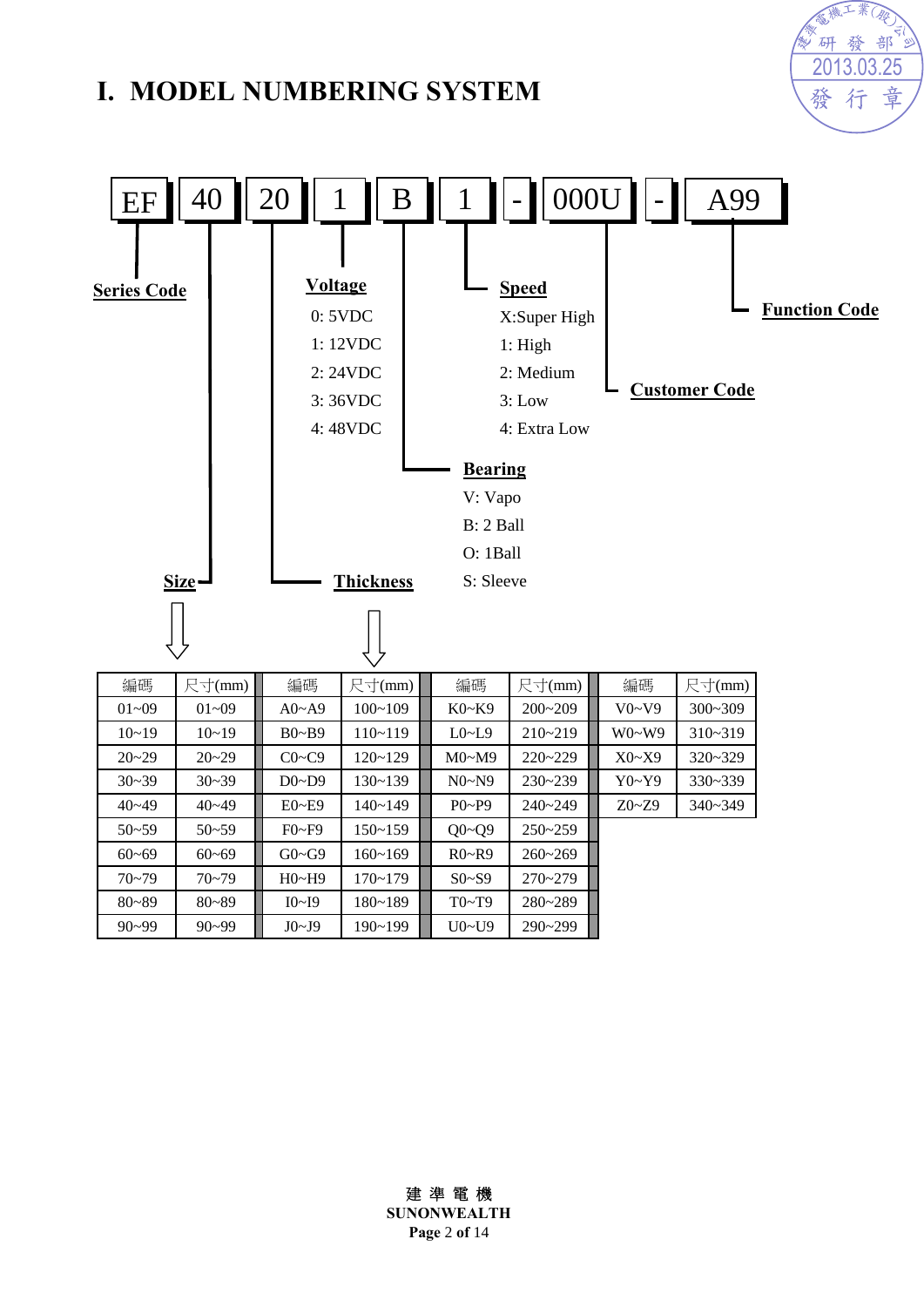# **II. SPECIFICATION**



### **1. MECHANICAL CHARACTERISTIC**

| <b>MOTOR DESIGN</b>           | Single phase, 4-poles Brushless DC motor.        |
|-------------------------------|--------------------------------------------------|
| <b>BEARING SYSTEM</b>         | <b>Precision ball bearing system</b>             |
| <b>DIMENSIONS</b>             | See Page 6                                       |
| <b>MATERIALS OF FRAME</b>     | Thermoplastic PBT of UL 94V-0                    |
| <b>MATERIALS OF FAN BLADE</b> | Thermoplastic PBT of UL 94V-0                    |
| <b>DIRECTION OF ROTATION</b>  | Counter-clockwise viewed from front of fan blade |
| <b>MOUNTING HOLES</b>         | Diameter 4.3 mm in 4 holes                       |
| <b>WEIGHT</b>                 | 32.5 g                                           |

## **2. ELECTRIC CHARACTERISTIC**

| <b>RATED VOLTAGE</b>               | <b>12 VDC</b>                       |
|------------------------------------|-------------------------------------|
| <b>RATED CURRENT</b>               | 46 mA / Max, 56 mA                  |
| <b>RATED POWER CONSUMPTION</b>     | <b>0.56 WATTS / Max. 0.68 WATTS</b> |
| <b>SAFETY POWER CONSUMPTION</b>    | 0.69 WATTS                          |
| <b>OPERATING VOLTAGE RANGE</b>     | $4.5 - 13.8$ VDC                    |
| <b>STARTING VOLTAGE</b>            | 4.5 VDC (25 deg. C POWER ON/OFF)    |
| <b>OPERATING TEMPERATURE RANGE</b> | $-10$ to $+70$ deg. C               |
| <b>STORAGE TEMPERATURE RANGE</b>   | $-40$ to $+80$ deg. C               |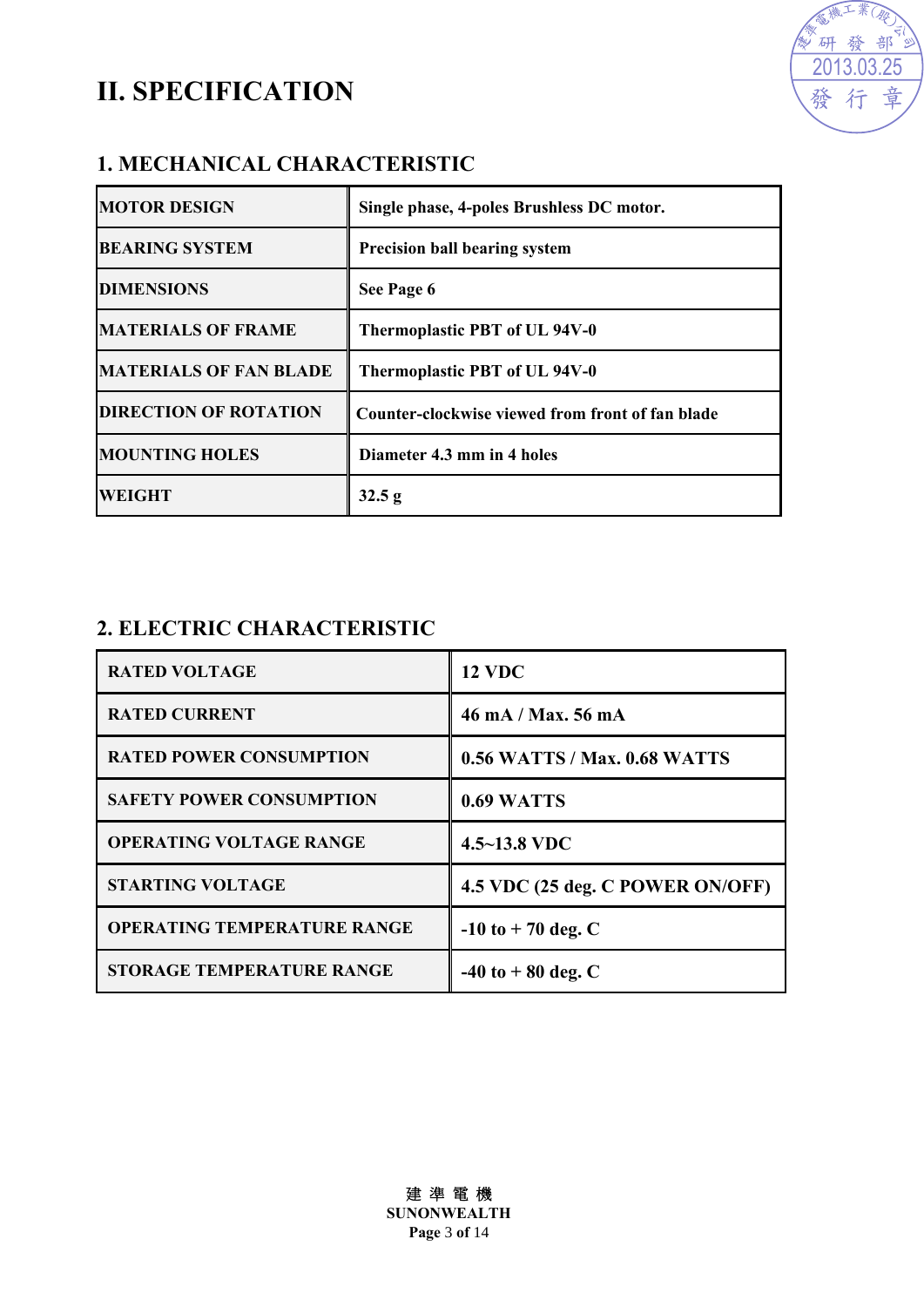

## **3. PERFORMANCE CHARACTERISTIC**

| <b>RATED SPEED</b>                                     | 6300 RPM $\pm$ 15% at rated voltage                                                                                                                                                                                                                                                                                              |  |  |
|--------------------------------------------------------|----------------------------------------------------------------------------------------------------------------------------------------------------------------------------------------------------------------------------------------------------------------------------------------------------------------------------------|--|--|
| <b>AIR FLOW</b>                                        | <b>8.9 CFM</b>                                                                                                                                                                                                                                                                                                                   |  |  |
| <b>STATIC PRESSURE</b>                                 | $0.22$ Inch-H <sub>2</sub> O                                                                                                                                                                                                                                                                                                     |  |  |
| <b>ACOUSTIC NOISE</b>                                  | $26.5 \text{ dB}(A)$                                                                                                                                                                                                                                                                                                             |  |  |
| <b>AIR FLOW V.S. PRESSURE</b>                          | See Page 5                                                                                                                                                                                                                                                                                                                       |  |  |
| <b>INSULATION CLASS</b>                                | <b>UL Class A</b>                                                                                                                                                                                                                                                                                                                |  |  |
| <b>INSULATION RESISTANCE</b><br><b>PLASTIC HOUSING</b> | 10M ohm at 500 VDC between internal stator and<br>lead wire $(+)$                                                                                                                                                                                                                                                                |  |  |
| <b>DIELECTRIC STRENGTH</b>                             | Applied AC 500 V for one minute or AC 600 V for 2<br>Seconds between housing and lead wire $(+)$                                                                                                                                                                                                                                 |  |  |
| <b>LIFE EXPECTANCY</b>                                 | 70,000 Hours at 40 deg. C, 65% humidity, 90% CL.                                                                                                                                                                                                                                                                                 |  |  |
| <b>PROTECTION</b>                                      | ■Automatic Restart<br>Note: In a situation where the fan is locked by an external<br>force while the electricity is on, an increase in coil<br>temperature will be prevented by temporarily turning off the<br>electrical power to the motor. The fan will automatically<br>restart when the locked rotor condition is released. |  |  |
|                                                        | □Polarity Protection                                                                                                                                                                                                                                                                                                             |  |  |

#### **4. SAFETY**

| <b>SAFETY</b> | ∪∟     | CUR    | <b>TUV</b> | تت |
|---------------|--------|--------|------------|----|
| NO.           | E77551 | E77551 |            |    |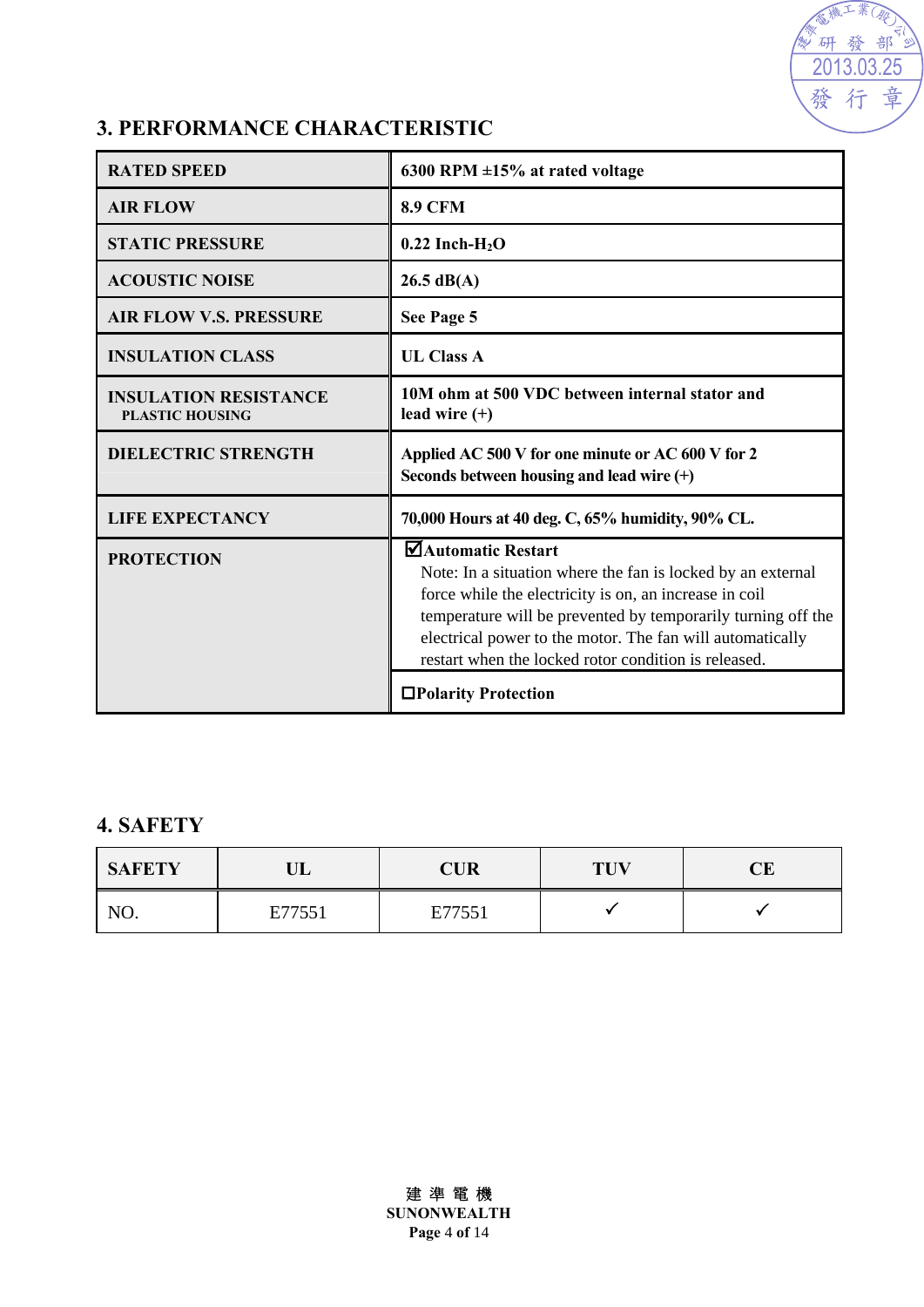# **MODEL : EF40201B1-000U-A99 PERFORMANCE CURVES**

2013.03.25

矸

發

 $\mathbb{Z}$ 

部 ू,

章

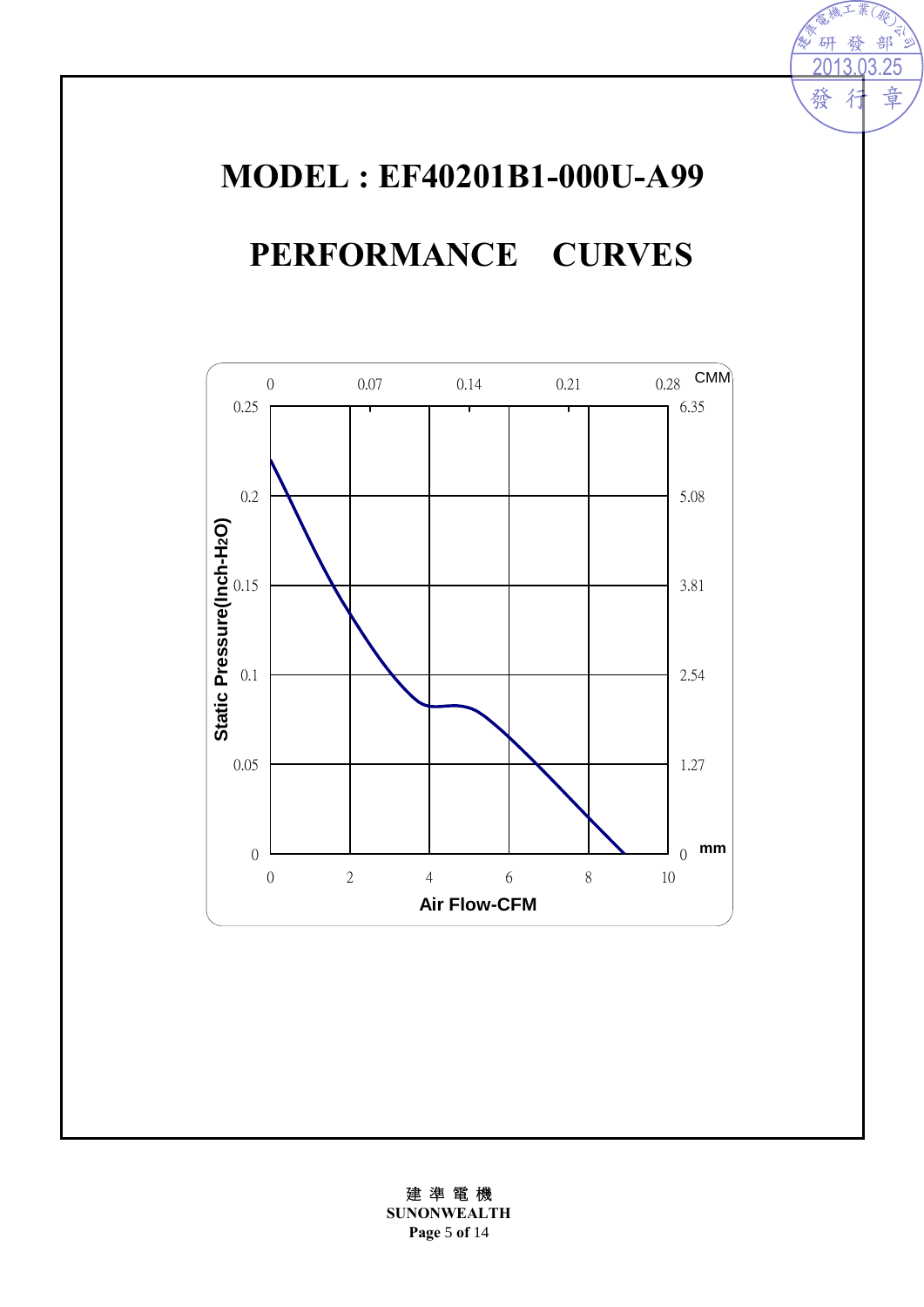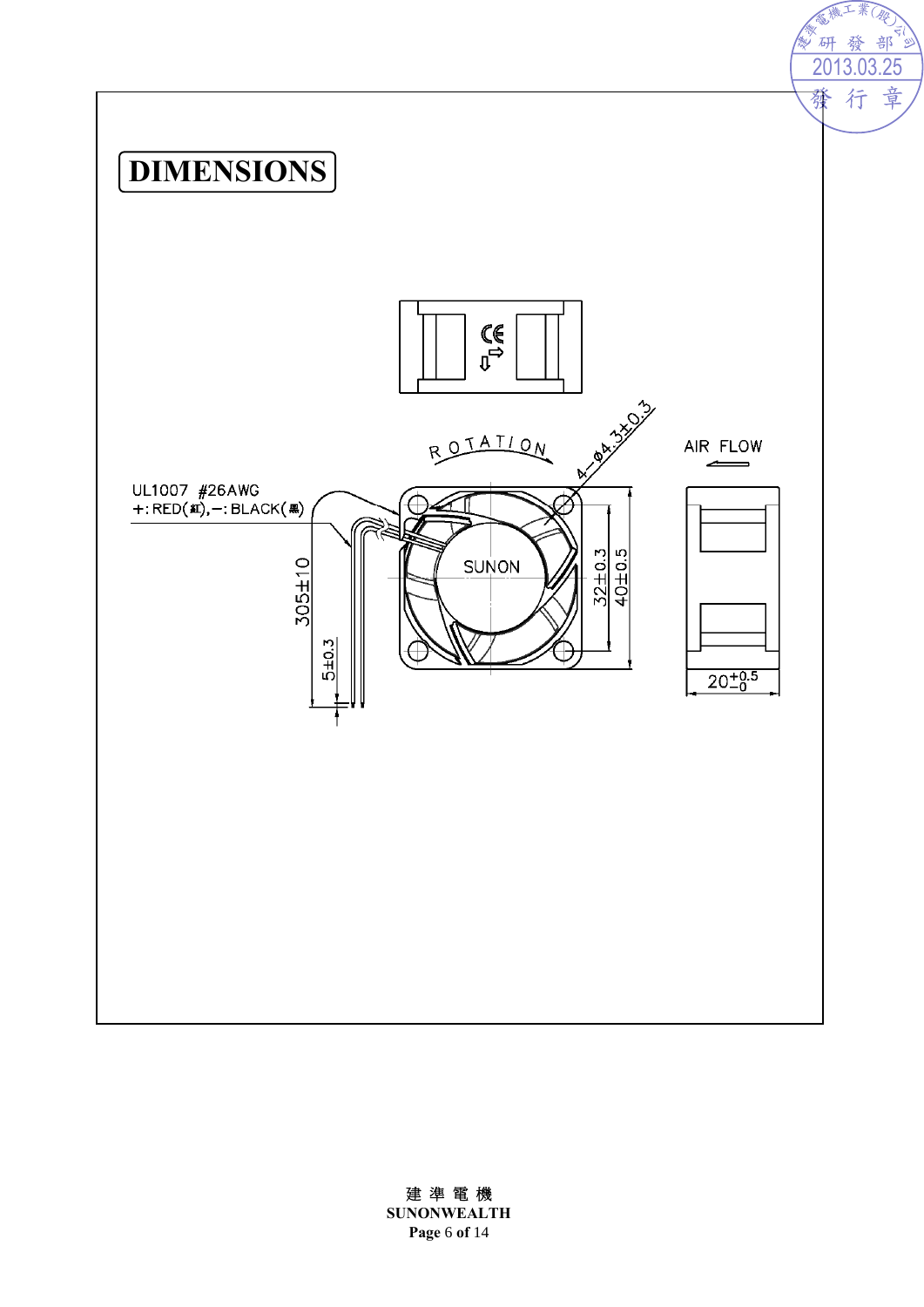

#### 建 準 電 機

**SUNONWEALTH Page** 7 **of** 14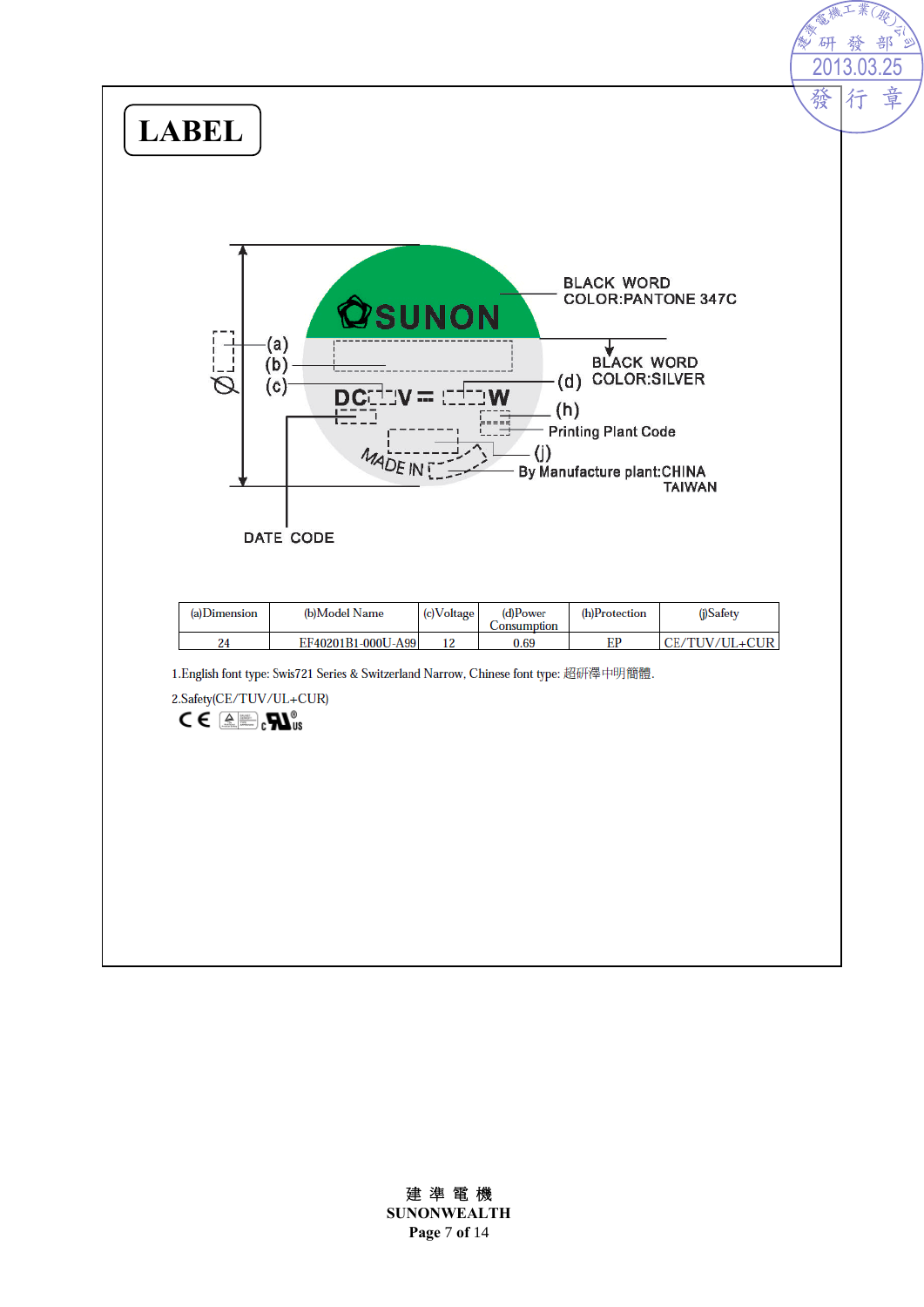

## **III. OTHER SPECIFIED TESTING**

The following is a general description of certain tests that are performed on representative Sunon fans. Nothing in this document is intended to suggest that these tests are performed on every model of Sunon fan. Moreover, the descriptions that follow each test are meant only to provide a general explanation of each test. If you would like a more detailed explanation as to any test identified in this Section, Sunon can provide such an explanation upon request.

#### **1. DROP PROOF TEST**

Fans are packaged in a standard size shipping box and are dropped to the ground from certain heights and angles depending on the weight of the particular box.

#### **2. HUMIDITY PROOF TEST**

The fan is operated for 96 continuous hours in an environment with humidity of 90% to 95% RH at  $60^{\circ}$ C  $\pm$  2°C.

#### **3. VIBRATION PROOF TEST**

Vibration with an amplitude 2mm and a frequency of 5-55-5hz is applied in all 3 directions (X,Y,Z), in cycles of 1 hour each, for a total vibration time of 3hours.

#### **4. THERMAL CYCLING TEST**

The fan is operated in a testing chamber for 50 cycles. In each cycle, the temperature is gradually increased from -10°C to 70°C for 90 minutes, and subsequently operated at 70°C for 120 minutes. The temperature is then gradually decreased from 70°C to -10°C for 90 minutes, and subsequently operated at -10°C for 120 minutes.

#### **5. SHOCK PROOF TEST**

100G of force is applied in the 3 directions (X,Y, and Z) for 2 milliseconds each.

#### **6. LIFE EXPECTANCY**

The "Life Expectancy" of SUNON fans is determined in SUNON's reliability test laboratory by using temperature chambers. The "Life Expectancy" of this fan has not been evaluated for use in combination with any end application. Therefore, the Life Expectancy Test Reports (L10 and MTTF Report) that relate to this fan are only for reference.

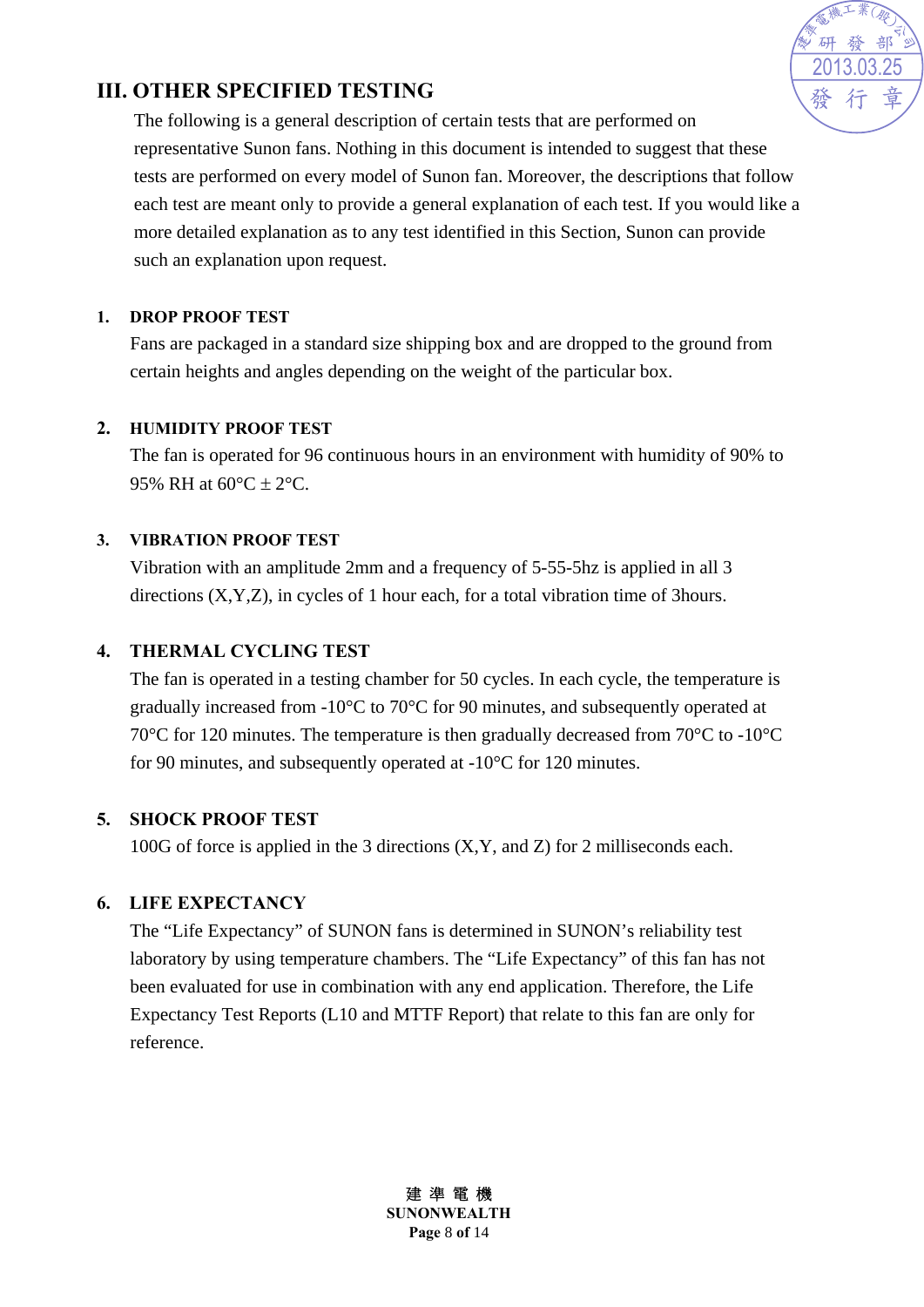

## **IV. CHARACTERISTIC DEFINITION**

The following is a general description of certain tests that are performed on representative Sunon fans in order to determine the specifications of the fan**.** Nothing in this document is intended to suggest that these tests are performed on every model of Sunon fan. Moreover, the descriptions that follow each test are meant only to provide a general explanation of each test. If you would like a more detailed explanation as to any test identified in this Section, Sunon can provide such an explanation upon request.

#### **1. ACOUSTICAL NOISE**

Measured in a semi-anechoic chamber with background noise level below 15dB(A).



#### 1 METER FROM MICROPHONE TO FAN INTAKE

The fan is running in free air under shaft horizontal condition with the microphone at distance of one meter from the fan intake.

#### **2. INPUT POWER**

Measured after continuous 10 minute operation at rated voltage in clean air ( STATIC PRESSURE=0), and at ambient temperature of 25 degrees C under shaft horizontal condition.

#### **3. RATED CURRENT**

Measured after continuous 10 minute operation at rated voltage in clean air ( STATIC PRESSURE=0), and at ambient temperature of 25 degrees C under shaft horizontal condition.

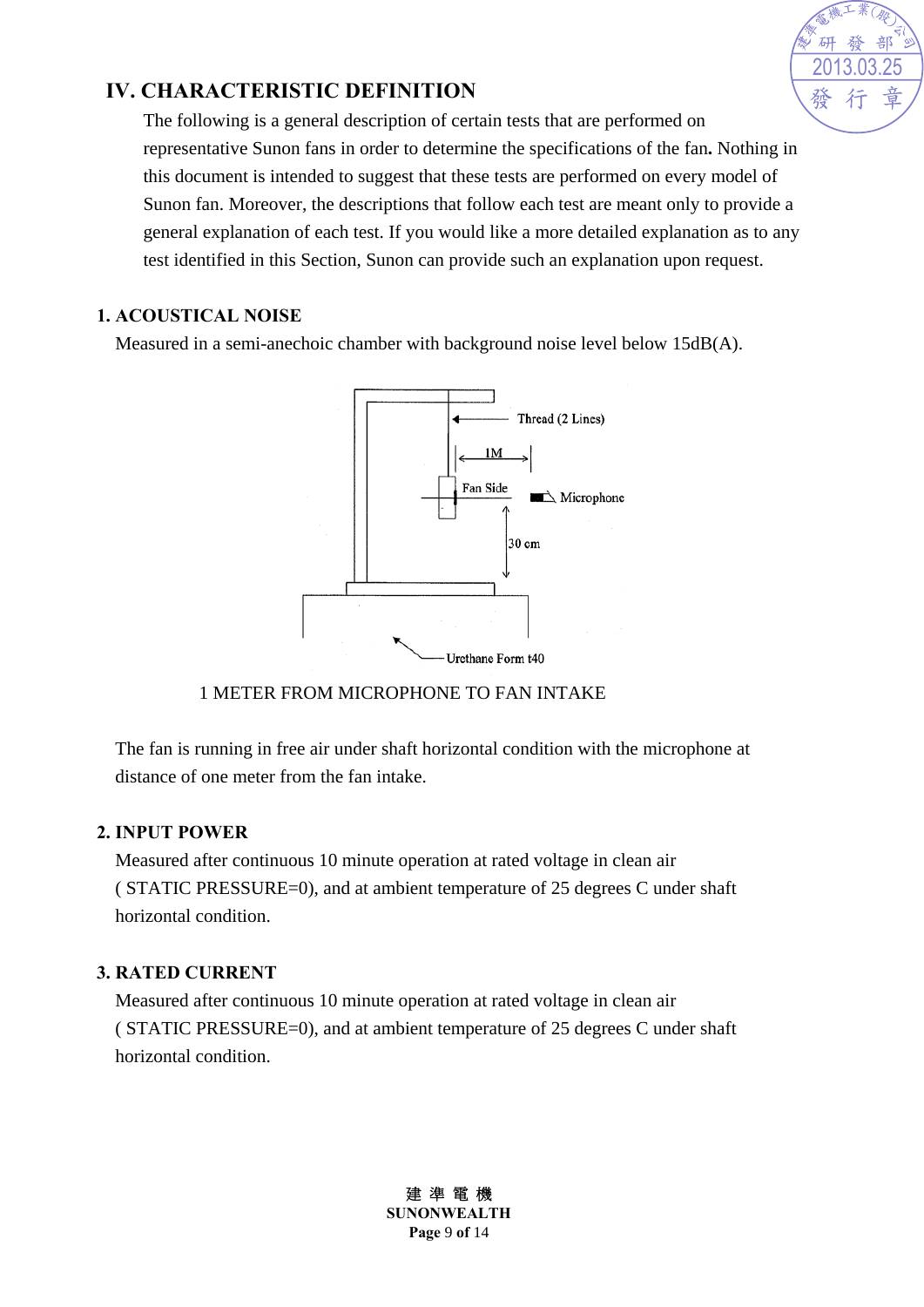

#### **4. RATED SPEED**

Measured after continuous 10 minute operation at rated voltage in clean air ( STATIC PRESSURE=0), and at ambient temperature of 25 degrees C under shaft horizontal condition.

#### **5. STARTING VOLTAGE**

Measured the voltage which enables to start the fan in the clean air (static pressure  $= 0$ ) by switching on at the voltage under shaft horizontal condition. It is not at continuously increasing voltage adjustment.

#### **6. LOCKED ROTOR CURRENT**

Measured immediately after the fan blade is locked.

#### **7. AIR FLOW AND STATIC PRESSURE**

The performance specification of air flow and static pressure shown in this specification for approval is measured using the exhaust method. A double chamber is used in accordance with AMCA 210 standard or DIN 24163 specification . The values are recorded when the fan speed has stabilized at rated voltage.

#### **8. INSULATION RESISTANCE**

#### 1. PLASTIC HOUSING:

- (1) Measured between internal stator and lead wire(+).
- (2) Measured between housing and lead wire $(+)$ .

#### 2. ALUMINIUM HOUSING:

Measured between internal stator and lead wire(+).

#### **9. DIELECTRIC STRENGTH**

Measure between housing and lead wire $(+)$ .

建 準 電 機 **SUNONWEALTH Page** 10 **of** 14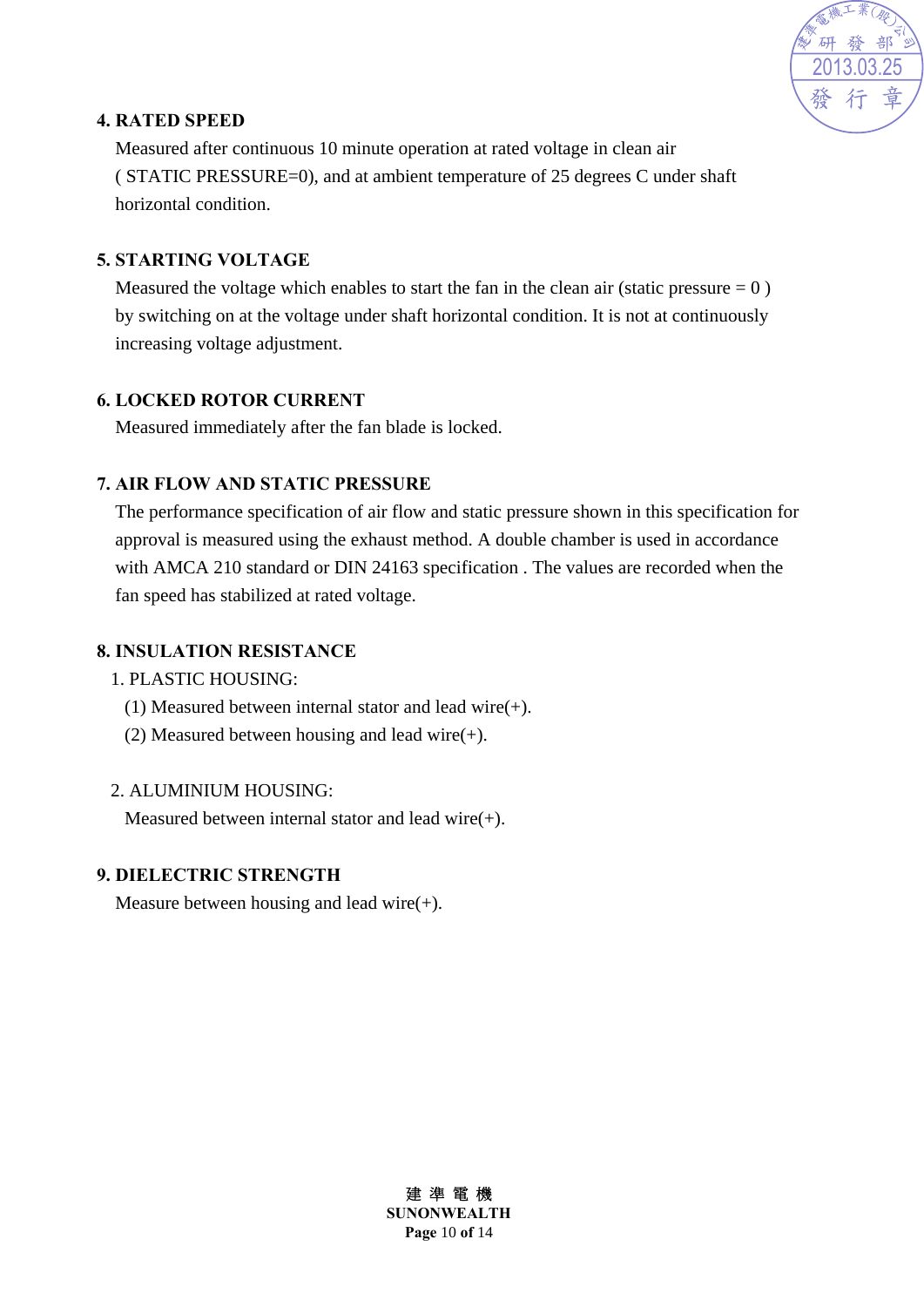

# **V. NOTE**

# Ⅰ**.SAFETY**

- 1. DO NOT use or operate this fan in excess of the limitations set forth in this specification. SUNON is not responsible for the non-performance of this fan and/or any damages resulting from its use, if it is not used or operated in accordance with the specifications.
- 2. SUNON recommends adding a protection circuit to the product or application in which this fan is installed, such as a thermo-fuse, or current-fuse or thermo-protector. The failure to use such a device may result in smoke, fire, electric shock by insulation degradation in cases of motor lead short circuit, overload, or over voltage, and/or other failure.
- 3. SUNON recommends installing a protection device to the product or application in which this fan is installed if there is a possibility of reverse-connection between VDC (+) and GND (-). The failure to install such a device may result in smoke, fire, and/or destruction, although these conditions may not manifest immediately.
- 4. This fan must be installed and used in compliance with all applicable safety standards and regulations.
- 5. Use proper care when handling and/or installing this fan. Improper handling or installation of this fan may cause damage that could result in unsafe conditions.
- 6. Use proper care during installation and/or wiring. Failure to use proper care may cause damage to certain components of the fan including, but not limited to, the coil and lead wires, which could result in smoke and/or fire.
- 7. DO NOT use power or ground PWM to control the fan speed. If the fan speed needs to be adjusted, please contact Sunon to customize the product design for your application.
- 8. For critical or extreme environments, including non stop operation, please contact Sunon and we will gladly provide assistance with your product selection to ensure an appropriate cooling product for your application.

建 準 電 機 **SUNONWEALTH Page** 11 **of** 14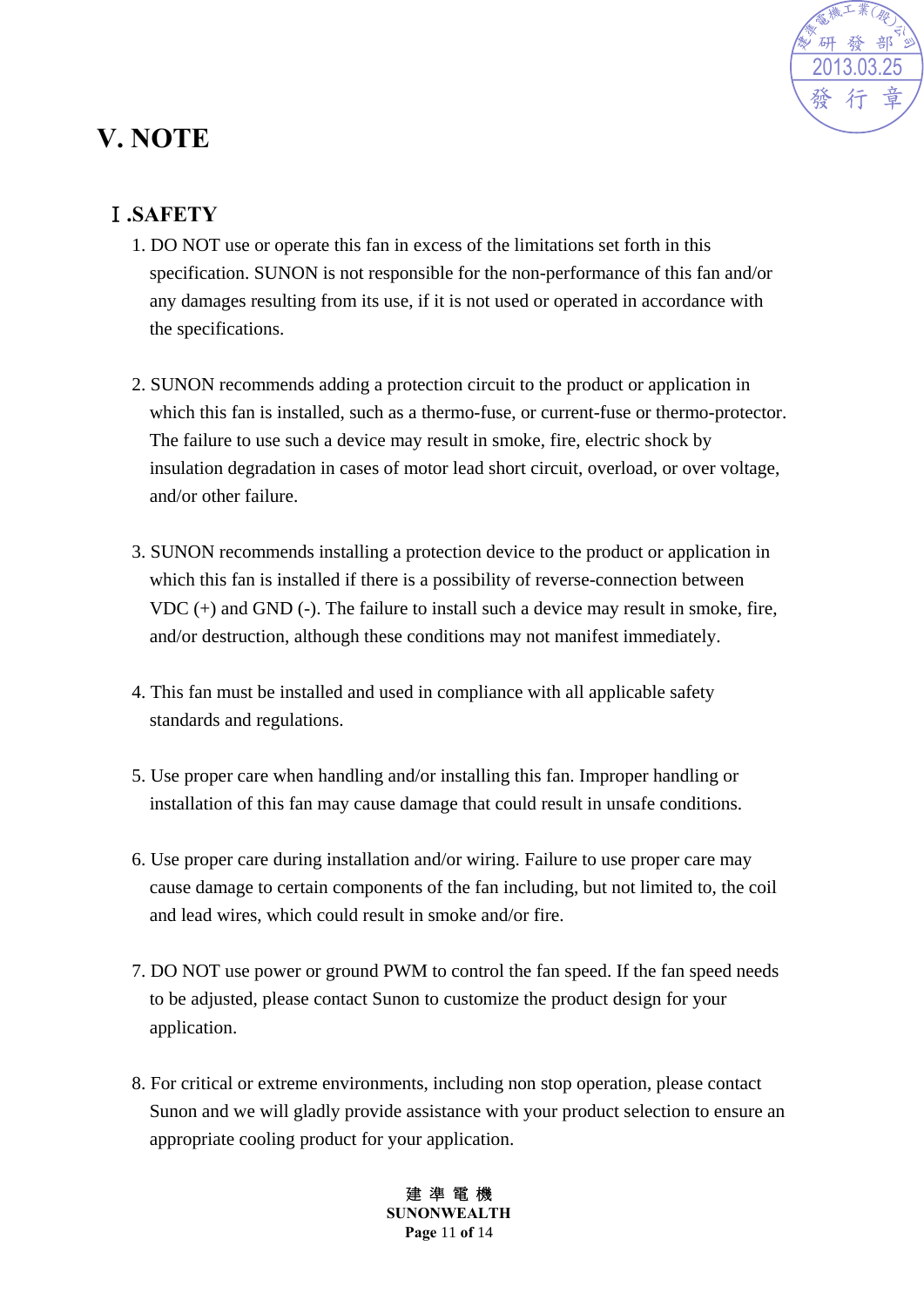

## **II. SPECIFICATION MODIFICATION**

- 1. SUNON offers engineering assistance on fan installation and cooling system design.
- 2. All changes, modifications and/or revisions to the specifications, if any, are incorporated in the attached specifications.
- 3. No changes, modifications and/or revisions to these specifications are effective absent agreement, by both Sunon and the customer, in writing.
- 4. This fan will be shipped in accordance with the attached specification unless SUNON and the customer have agreed otherwise, in writing, as specificied in Paragraph 3, above.

### **III. OTHER**

- 1. When building your device, please examine thoroughly any variation of EMC, temperature rise, life data, quality, etc. of this product by shock/drop/vibration testing, etc. If there are any problems or accidents in connection with this product, it should be mutually discussed and examined.
- 2. Use proper care when handling this fan. Components such as fan holders or bearings may be damaged, if touched with fingers or other objects. Additionally, static electricity (ESD) may damage the internal circuits of the fan.
- 3. DO NOT operate this fan in proximity to hazardous materials such as organic silicon, cyanogens, formalin, phenol, or corrosive gas environments including, but not limited to,  $H_2S$ ,  $SO_2$ ,  $NO_2$ , or  $Cl_2$ .
- 4. SUNON recommends that you protect this fan from exposure to outside elements such as dust, condensation, humidity or insects. Exposure of this fan to outside elements such as dust, condensation, humidity or insects may affect its performance and may cause safety hazards. SUNON does not warrant against damage to the product caused by outside elements.

建 準 電 機 **SUNONWEALTH Page** 12 **of** 14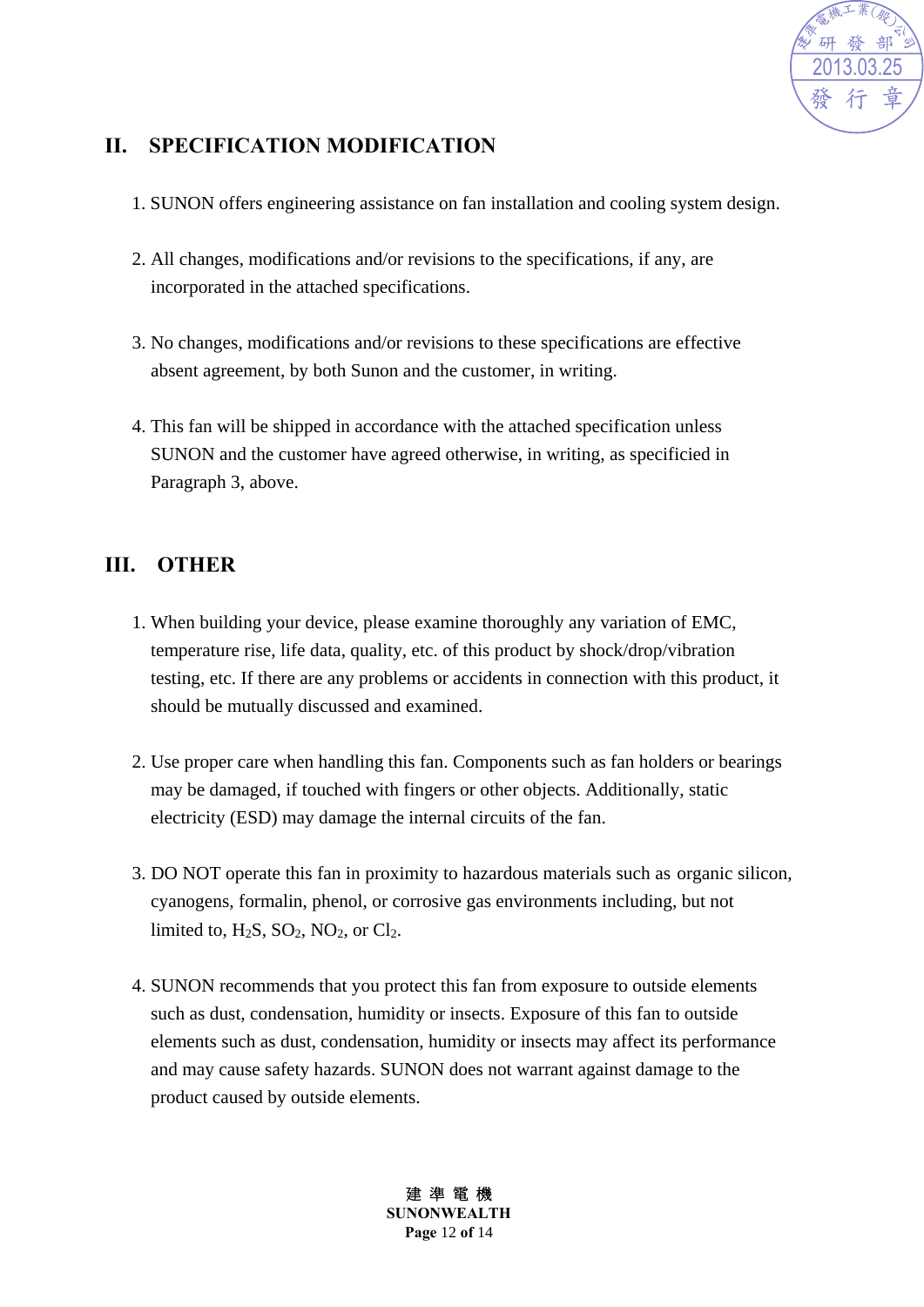

- 5. This fan must be installed properly and securely. Improper mounting may cause harsh resonance, vibration, and noise.
- 6. Fan guards may prevent injury during handling or installation of the fan and are available for sale with this fan.
- 7. Unless otherwise noted, all testing of this fan is conducted at 25°C ambient temperature and sixty-five percent (65%) relative humidity.
- 8. DO NOT store this fan in an environment with high humidity. This fan must be stored in accordance with the attached specifications regarding storage temperature. If this fan is stored for more than 6 months, SUNON recommends functional testing before using.
- 9. SUNON reserves the right to use components from multiple sources at its discretion. The use of components from other sources will not affect the specifications as described herein.
- 10. The "Life Expectancy" of this fan has not been evaluated for use in combination with any end application. Therefore, the Life Expectancy Test Reports (L10 and MTTF Report) that relate to this fan are only for reference.

#### **VI. WARRANTY**

This fan is warranted against all defects which are proved to be fault in our workmanship and material for one year from the date of our delivery. The sole responsibility under the warranty shall be limited to the repair of the fan or the replacement thereof, at SUNON's sole discretion. SUNON will not be responsible for the failures of its fans due to improper handing, misuse or the failure to follow specifications or instructions for use. In the event of warranty claim, the customer shall immediately notify SUNON for verification. SUNON will not be responsible for any consequential damage to the customer's equipment as a result of any fans proven to be defective.